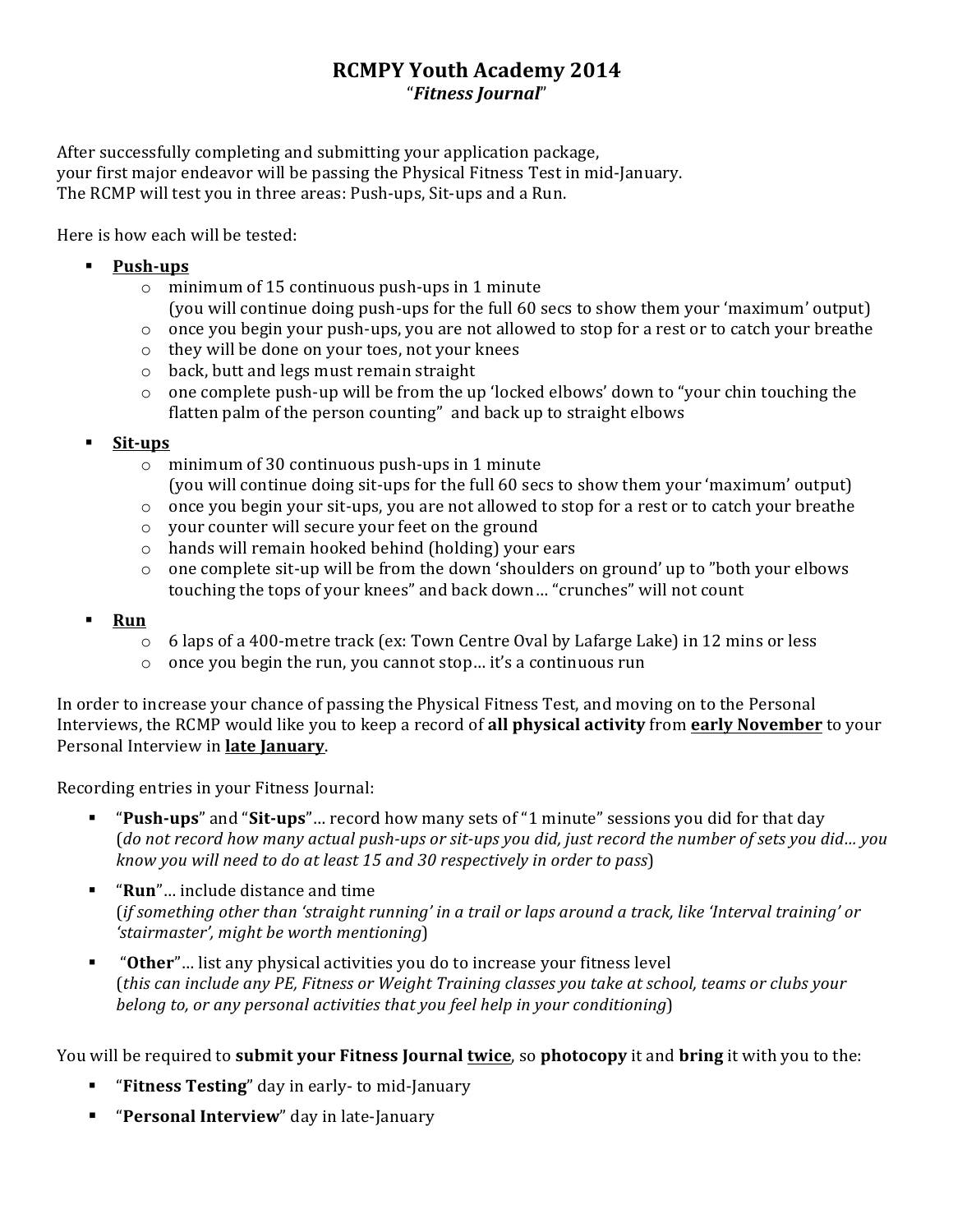|                | <b>PUSH-UPS</b>  | <b>SIT-UPS</b>   | <b>RUN</b>                                                                     | <b>OTHER</b>                                    |
|----------------|------------------|------------------|--------------------------------------------------------------------------------|-------------------------------------------------|
| NOV.           | Ex: 6 sets       | Ex: 7 sets       | Ex: 2 laps of track in 5 min 12 sec<br>Ex: "Run-Jog-Run" intervals for 20 mins | Ex: 1 hr in weight room<br>Ex: 45-min Cross-Fit |
| $\mathbf{1}$   | (1-min) sets     | $(1 - min)$ sets |                                                                                |                                                 |
| $\overline{2}$ | $(1 - min)$ sets | $(1 - min)$ sets |                                                                                |                                                 |
| $\mathbf{3}$   | $(1 - min)$ sets | $(1 - min)$ sets |                                                                                |                                                 |
| $\overline{4}$ | $(1 - min)$ sets | $(1 - min)$ sets |                                                                                |                                                 |
| 5              | $(1 - min)$ sets | $(1 - min)$ sets |                                                                                |                                                 |
| 6              | $(1 - min)$ sets | $(1 - min)$ sets |                                                                                |                                                 |
| $\overline{7}$ | $(1 - min)$ sets | $(1 - min)$ sets |                                                                                |                                                 |
| 8              | (1-min) sets     | $(1 - min)$ sets |                                                                                |                                                 |
| 9              | $(1 - min)$ sets | $(1 - min)$ sets |                                                                                |                                                 |
| 10             | $(1 - min)$ sets | $(1 - min)$ sets |                                                                                |                                                 |
| 11             | $(1 - min)$ sets | $(1 - min)$ sets |                                                                                |                                                 |
| 12             | $(1 - min)$ sets | $(1 - min)$ sets |                                                                                |                                                 |
| 13             | $(1 - min)$ sets | $(1 - min)$ sets |                                                                                |                                                 |
| 14             | $(1 - min)$ sets | $(1 - min)$ sets |                                                                                |                                                 |
| 15             | $(1 - min)$ sets | $(1 - min)$ sets |                                                                                |                                                 |
| 16             | $(1 - min)$ sets | $(1 - min)$ sets |                                                                                |                                                 |
| 17             | $(1 - min)$ sets | (1-min) sets     |                                                                                |                                                 |
| 18             | $(1 - min)$ sets | $(1 - min)$ sets |                                                                                |                                                 |
| 19             | $(1 - min)$ sets | $(1 - min)$ sets |                                                                                |                                                 |
| $20\,$         | $(1 - min)$ sets | $(1 - min)$ sets |                                                                                |                                                 |
| 21             | $(1 - min)$ sets | $(1 - min)$ sets |                                                                                |                                                 |
| 22             | $(1 - min)$ sets | $(1 - min)$ sets |                                                                                |                                                 |
| 23             | $(1 - min)$ sets | $(1 - min)$ sets |                                                                                |                                                 |
| 24             | $(1 - min)$ sets | (1-min) sets     |                                                                                |                                                 |
| 25             | $(1 - min)$ sets | $(1 - min)$ sets |                                                                                |                                                 |
| 26             | $(1 - min)$ sets | $(1 - min)$ sets |                                                                                |                                                 |
| 27             | $(1 - min)$ sets | $(1 - min)$ sets |                                                                                |                                                 |
| ${\bf 28}$     | $(1 - min)$ sets | (1-min) sets     |                                                                                |                                                 |
| 29             | $(1 - min)$ sets | $(1 - min)$ sets |                                                                                |                                                 |
| $30\,$         | $(1 - min)$ sets | $(1 - min)$ sets |                                                                                |                                                 |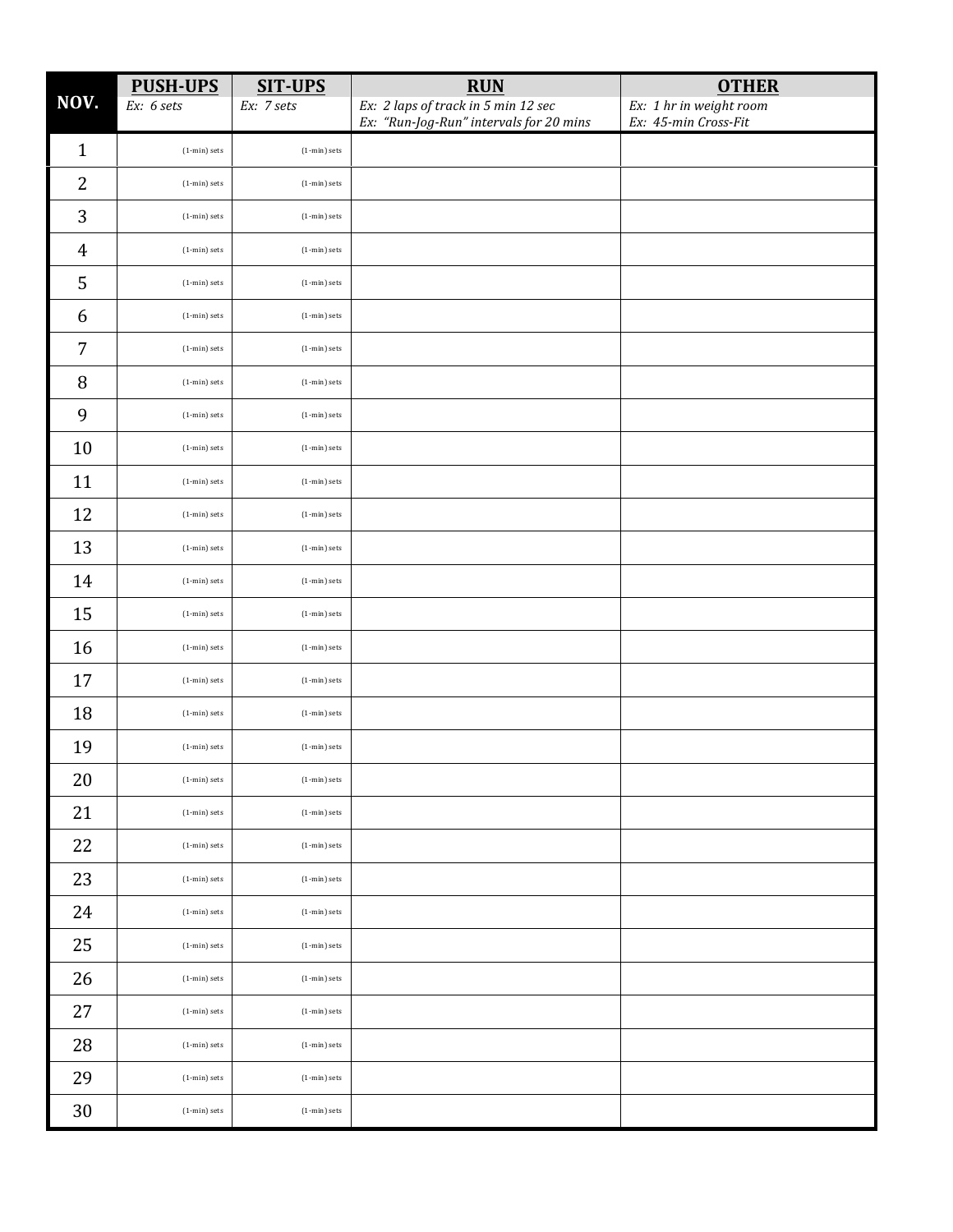|                | <b>PUSH-UPS</b>  | <b>SIT-UPS</b>        | <b>RUN</b>                                                                     | <b>OTHER</b>                                    |
|----------------|------------------|-----------------------|--------------------------------------------------------------------------------|-------------------------------------------------|
| DEC.           | Ex: 6 sets       | Ex: 7 sets            | Ex: 2 laps of track in 5 min 12 sec<br>Ex: "Run-Jog-Run" intervals for 20 mins | Ex: 1 hr in weight room<br>Ex: 45-min Cross-Fit |
| $\mathbf{1}$   | $(1 - min)$ sets | $(1 - min)$ sets      |                                                                                |                                                 |
| $\overline{2}$ | (1-min) sets     | $(1 - min)$ sets      |                                                                                |                                                 |
| 3              | (1-min) sets     | $(1 - min)$ sets      |                                                                                |                                                 |
| $\overline{4}$ | $(1 - min)$ sets | $(1 - min)$ sets      |                                                                                |                                                 |
| 5              | (1-min) sets     | $(1 - min)$ sets      |                                                                                |                                                 |
| 6              | $(1 - min)$ sets | $(1 - min)$ sets      |                                                                                |                                                 |
| $\overline{7}$ | (1-min) sets     | $(1 - min)$ sets      |                                                                                |                                                 |
| $\, 8$         | (1-min) sets     | $(1 - min)$ sets      |                                                                                |                                                 |
| 9              | $(1 - min)$ sets | $(1 - min)$ sets      |                                                                                |                                                 |
| 10             | $(1 - min)$ sets | $(1 - min)$ sets      |                                                                                |                                                 |
| 11             | (1-min) sets     | $(1 - min)$ sets      |                                                                                |                                                 |
| 12             | $(1 - min)$ sets | $(1 - min)$ sets      |                                                                                |                                                 |
| 13             | $(1 - min)$ sets | $(1 - min)$ sets      |                                                                                |                                                 |
| 14             | $(1 - min)$ sets | $(1 - min)$ sets      |                                                                                |                                                 |
| 15             | $(1 - min)$ sets | $(1 - min)$ sets      |                                                                                |                                                 |
| 16             | $(1 - min)$ sets | $(1 - min)$ sets      |                                                                                |                                                 |
| 17             | $(1 - min)$ sets | $(1 - min)$ sets      |                                                                                |                                                 |
| 18             | $(1 - min)$ sets | $(1 - min)$ sets      |                                                                                |                                                 |
| 19             | (1-min) sets     | $(1 - min)$ sets      |                                                                                |                                                 |
| 20             | $(1 - min)$ sets | $(1\text{-min})$ sets |                                                                                |                                                 |
| 21             | $(1 - min)$ sets | $(1 - min)$ sets      |                                                                                |                                                 |
| 22             | $(1 - min)$ sets | $(1 - min)$ sets      |                                                                                |                                                 |
| 23             | $(1 - min)$ sets | $(1 - min)$ sets      |                                                                                |                                                 |
| 24             | $(1 - min)$ sets | $(1 - min)$ sets      |                                                                                |                                                 |
| 25             | (1-min) sets     | $(1 - min)$ sets      |                                                                                |                                                 |
| 26             | $(1 - min)$ sets | $(1 - min)$ sets      |                                                                                |                                                 |
| $27\,$         | $(1 - min)$ sets | $(1 - min)$ sets      |                                                                                |                                                 |
| 28             | (1-min) sets     | $(1 - min)$ sets      |                                                                                |                                                 |
| 29             | $(1 - min)$ sets | $(1 - min)$ sets      |                                                                                |                                                 |
| $30\,$         | $(1 - min)$ sets | $(1 - min)$ sets      |                                                                                |                                                 |
| 31             | (1-min) sets     | $(1 - min)$ sets      |                                                                                |                                                 |